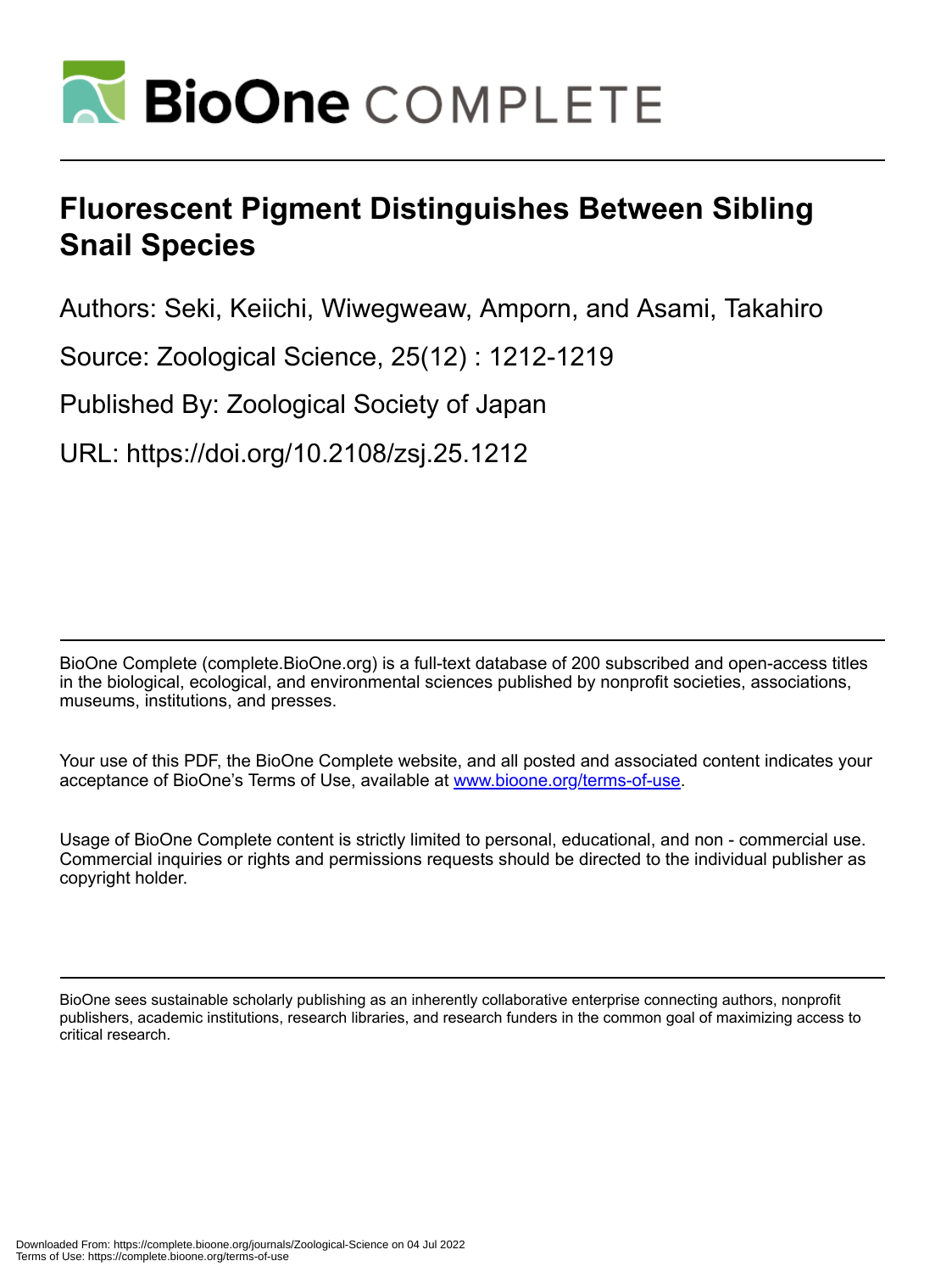## **Fluorescent Pigment Distinguishes Between Sibling Snail Species**

### **Keiichi Seki†, Amporn Wiwegweaw and Takahiro Asami\***

Department of Biology, Shinshu University, Matsumoto 390-8621, Japan

**Traditional taxonomy of shell-bearing molluscs does not generally use soft-body coloration. However, the land snails** *Bradybaena pellucida* **and** *B. similaris* **have been distinguished only on the basis of the color of the soft-body visible through the shell. Thus, the taxonomic status of the two species has traditionally been questionable. We found that dense spots of pigments embedded in the dorsal mantle are responsible for the yellow coloration of** *B. pellucida***. Similar spots in** *B. similaris* **are white and less densely aggregated in whorls further from the apex, and the brown color of the hepatopancreas is visible through the shell. The yellow pigments of** *B. pellucida* **seep out with mucus from the body in natural and laboratory conditions. The two species became externally indistinguishable after 30 days of laboratory feeding, because the yellow spots disappeared in** *B. pellucida* **and the color of the hepatopancreas changed from dark brown to pale brown in both species. Irradiation with ultraviolet A demonstrated that the yellow pigment of** *B. pellucida* **fluo**resces. Adult specimens of the two species were distinct in penial microsculpture, with F<sub>1</sub> hybrids **intermediate in form. Populations of the two species differed significantly in allelic frequencies at four allozyme loci. Therefore,** *B. pellucida* **and** *B. similaris* **are morphologically and genetically distinct. The fluorescent yellow pigment distinguishes** *B. pellucida* **from** *B. similaris* **under natural conditions despite its environmental dependence.**

**Key words**: mantle color, penial sculpture, hybrid, allozyme, Bradybaena, Pulmonata, Gastropoda

#### **INTRODUCTION**

Coloration of the soft body is not generally used as a key trait in the taxonomy of shell-bearing molluscs, largely because living or fresh specimens are necessary to examine the color, and color variation is not as readily preserved as structural variation in the shell or soft body (Stum et al., 2006). In slugs, mantle coloration cay vary genetically (Williamson, 1959) or depending on food within species and thus has confused the taxonomy of closely related species (Reise, 1997; Jordaens et al., 2001). Concerning mantle coloration of pulmonate snails, however, almost no cases of acquired change and only a few examples of genetic variation have been explicitly examined (Cain, 1959; Murray, 1963; Cain et al., 1968; Wolda, 1969; Richards, 1973, 1978), perhaps because in general shells attract far more immediate attention.

Differences in mantle coloration between Bradybaena pellucida Kuroda and Habe (Habe, 1953) and B. similaris (Rang, 1831) provide opportunities for biological studies of mantle color, because of their suitable characteristics for field and laboratory studies (Asami et al., 1997b; Asami and Asami, 2008). Bradybaena similaris (Férussac, 1821), which has frequently been cited for that species, is a nomen

\* Corresponding author. Phone: +81-263-37-2494; Fax : +81-263-37-2494;

E-mail: asami99@shinshu-u.ac.jp

† Present address: Department of Biology, Toho University, Funabashi 274-8510, Japan

doi:10.2108/zsj.25.1212

nudum (Cowie, 1997). Bradybaena pellucida was originally described as differing slightly from B. similaris in having a taller shell with wider whorls, a thinner ostracum, and a shiny pale-yellowish periostracum, through which the hepatopancreas appears bright yellow near the apex, while exhibiting no clear differences in the genitalia (Habe, 1953). However, the distinct yellow of B. pellucida is not the color of the hepatopancreas but of the dorsal mantle (Asami et al., 1997b; Seki et al., 2002). In contrast, B. similaris exhibits the colors of the internal organs through the nearly transparent mantle with some white portions at the apex (Fig. 1A). The color of the integument of the soft body when extended outside the shell is whitish to pale light brown in B. pellucida but darker brown in B. similaris. The color of the periostracum is often pale whitish yellow in B. pellucida but brownish in B. similaris (Fig. 1B). Shell differences are inconsistent, however, because of variation within each species. The two species also have similar genetic systems controlling the shell color and banding polymorphism (Asami et al., 1993, 1997a; Asami and Asami, 2008). Thus, B. pellucida and B. similaris have been reliably distinguished only by mantle color. However, when B. pellucida is fed on artificially composed food (Asami and Ohbayashi, 1999), it loses the yellow mantle color and becomes difficult to separate from B. similaris (Asami et al., 1997a, b). Thus, it has been questionable whether the two species are genetically or morphologically distinguishable from each other.

Bradybaena pellucida is endemic to Japan and is distributed mainly in the western region as well as on the southern Boso peninsula and some other places in the cen-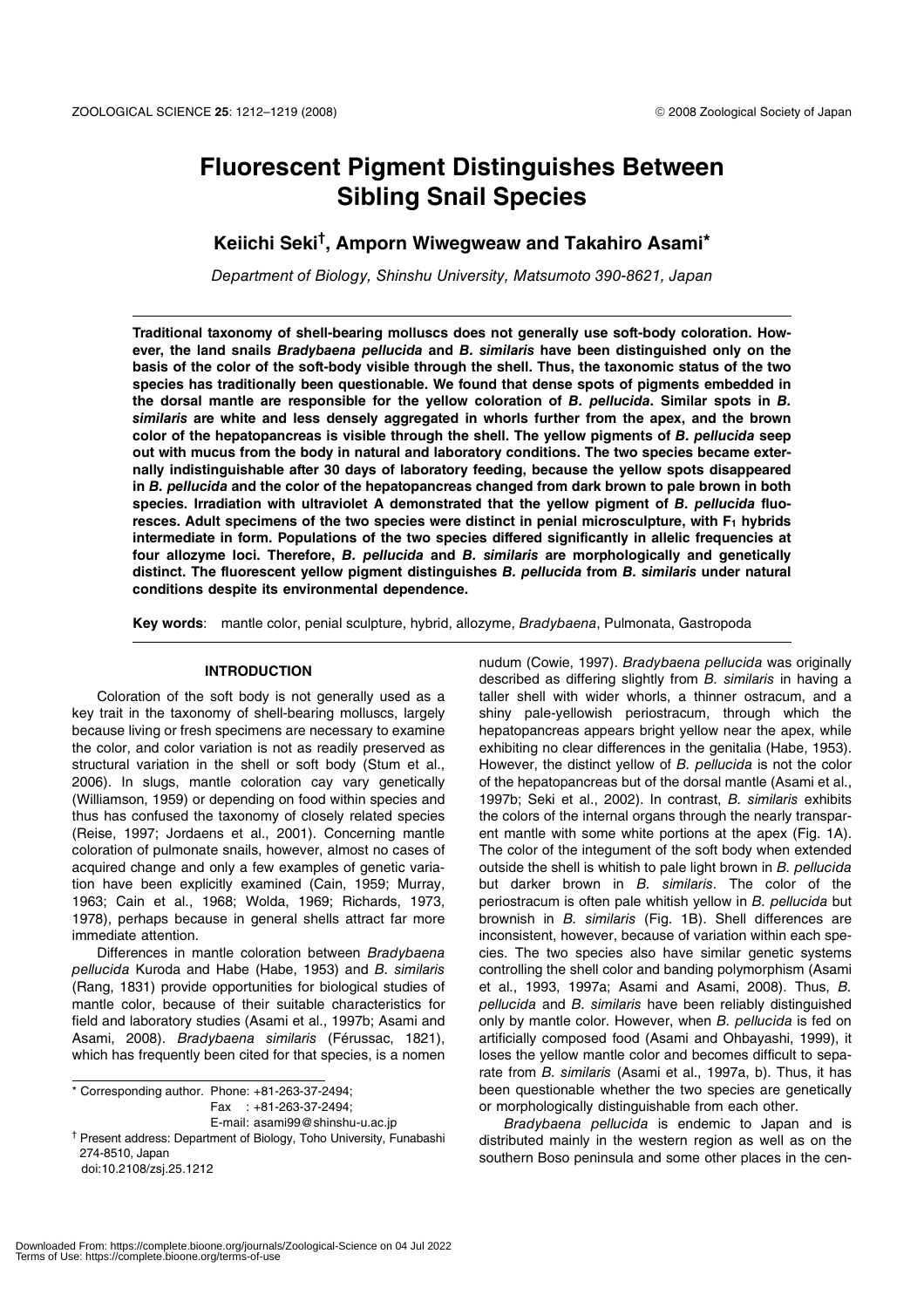

**Fig. 1.** External morphology of Bradybaena pellucida (left in each panel) and B. similaris (right in each panel). **(A)** Living adults of the lightbrown banded morphs. **(B)** Empty shells of adults of the light-brown unbanded morphs; scale bar, 5 mm.

tral part of Honshu, while B. similaris is cosmopolitan and inhabits most of the islands of Japan (Komai and Emura, 1955; Asami et al., 1997b; Seki et al., 2002). Mixed colonies of B. similaris and B. pellucida are found where their distributions overlap, although their patchy distributions may be negatively associated with each other (Asami et al., 1997b; Seki et al., 2002).

We examined differences between B. pellucida and B. similaris in mantle pigmentation, penial morphology, and allozymes. This paper demonstrates that the fluorescent secondary metabolite, which B. pellucida acquires from the natural environment, corroborates the genetic distinction of the two species.

#### **MATERIALS AND METHODS**

To examine mantle color and genital morphology, we collected live adults and juveniles (6 to 7 mm in diameter) of B. pellucida at Shiroyama, Tateyama, and of B. similaris at Miyama, Funabaashi, Japan (Fig. 2). For the survey of allozyme variation, we collected samples from three single-species populations of each species, including the above two sites on the Boso Peninsula (Fig. 2).

Within two days after collection, we removed the shells of 20 adults and 20 juveniles of each species and examined the dorsal mantle under a dissecting microscope. In addition, we fed 20 adults and 20 juveniles of each species food composed of powdered oatmeal, egg shell, and dry cat food under controlled laboratory conditions (16 h light/8 h dark, 25°C) for 30 days, according to the protocol of Asami and Ohbayashi (1999). Then we examined the dorsal mantle in the same way as described above.

Because of the conspicuous brightness of the yellow pigmentation of B. pellucida, we tested whether the yellow substance emits fluorescence under ultraviolet A radiation by using a UV fluorescent lamp (Blacklight, NEC, FL20S-BLB; peak wave length: 360 nm) in the dark. For each species, we examined (1) the dorsal mantle of 20 adults and 20 juveniles within two days of collection, (2) the dorsal mantle of 20 adults and 20 juveniles that were fed in the laboratory for 30 days, and (3) the empty shells of 20 adults.

We raised 20 juveniles of B. pellucida and of B. similaris, collected from Shiroyama and Miyama, respectively, to maturity in individual plastic containers (62×50×25 mm) and allowed them to reproduce in 10 interspecific pairs, according to the protocol of



**Fig. 2.** Collection sites for Bradybaena pellucida and B. similaris in Chiba Prefecture, Japan.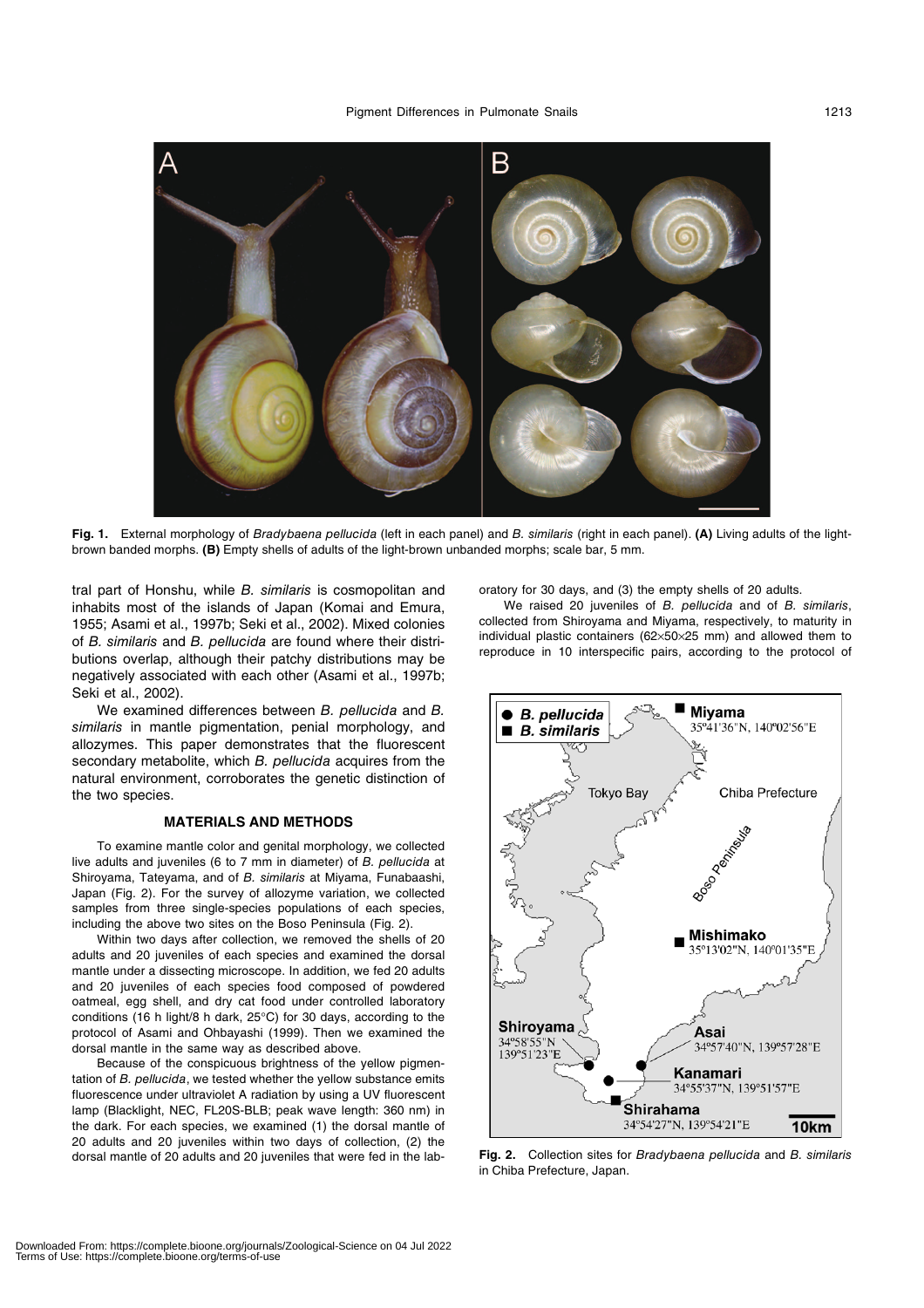Asami and Ohbayashi (1999), except for using sand as the oviposition substrate. We raised five offspring of each of four interspecific pairs to maturity. After examining mantle color and genital morphology, we confirmed that the offspring were interspecific hybrids rather than progeny produced by selfing, on the basis of their heterozygotic allozyme profile at the Pgm locus (Table 1). As controls, we raised to maturity five offspring of each of four intraspecific pairs of each species under the same laboratory conditions as the hybrids.

We dissected the genital system of 20 adults of each of the two species collected from the wild, and 20 adults of each species and the  $F_1$  hybrids obtained from the laboratory crosses. We fixed the genitalia in 70% ethanol. Under a dissecting microscope, we examined possible differences in the gross morphology of the genitalia and of the sculpture of the inner wall of the penial tube, opened in a consistent orientation by using a razor blade.

A piece of hepatopancreas of each living specimen was homogenized in an equal volume of cold 0.01 M Tris-HCl buffer (pH 6.8) and centrifuged at 10,000×g for 10 min at 4°C. The supernatant was electrophoresed on a horizontal starch gel using four buffer systems for 11 enzymes (Table 1). Allozymes were observed by the staining methods of Murphy et al. (1996). Based on the electrophoretic patterns, we estimated allelic frequencies at 12 putative loci.

#### **RESULTS**

#### **Pigment spots**

In both B. pellucida and B. similaris, all adults and juveniles collected from the wild had many spots, each 0.01–0.02 mm in diameter, in the dorsal mantle underlying the shell (Fig. 3). The spots of B. pellucida were bright yellow, whereas those of B. similaris were white; both types were visible through the translucent shells. The pigment spots were only in the dorsal mantle, not in other parts of the mantle or in other organs. In most adults of B. pellucida collected from the wild, the yellow spots coalesced, covering the dorsal surface of the spire, which appeared thick and homogeneously yellow. Thus, the color of the hepatopancreas was not visible through the shell in living adult B. pellucida. The yellow spots were sparse in the outer whorls. The hepatopancreas color of adult B. pellucida was visible along the narrow zone between the whorls only when the shell was removed (Fig. 3A). In contrast, the white spots of B. similaris were dense only at the apex and sparsely distributed in the dorsal part of the spire mantle. Thus, B. similaris mainly exhibited the dark brown color of the hepatopancreas through the mantle and the shell (Fig. 3B).

The density and distribution of spots in the mantle varied

among individuals from the wild. The yellow spots of juvenile B. pellucida from the wild were less dense than those of adults; thus, their hepatopancreas color was visible through the shell. In the habitat of B. pellucida, the typical yellow color was not detectable in most juveniles smaller than 4 mm. In the adults and juveniles collected, however, the yellow spots were too dense around the apex to examine whether the white spots were also present.

Under laboratory conditions, all the wild adult and juvenile specimens of B. pellucida began to lose the yellow color from the first day of the experiment, while the white spots of B. similaris showed no detectable change. In the containers in which adult or juvenile B. pellucida were kept individually, mucus trails on the moist paper towel lining the bottom were often translucent yellow, especially at the beginning of laboratory feeding, suggesting that the yellow pigment seeps out of the body, presumably with the mucus. We confirmed that this also occurs in the wild when individuals crawl on white tissue paper.

Although individuals varied in how fast the yellow color disappeared, all adults and juveniles of B. pellucida completely lost the yellow pigment within 30 days. However, we found no detectable sign of changes in feeding or other behavioral activities. By removing the shells on the 30th day of feeding, we found only white spots in the dorsal mantle in both B. pellucida and B. similaris (Fig. 3). These spots were as sparse as the spots in the mantle of B. similaris before the feeding experiment. The color of the hepatopancreas itself drastically changed from dark brown to pale brown in both B. pellucida and B. similaris (Fig. 3). Because of the changes in the amount of yellow spots and the hepatopancreas color, the adult and juvenile specimens of the two species became indistinguishable from each other with respect to the soft-body coloration underlying the shell.

Under 360-nm ultraviolet (UVA) radiation, all the living adults and juveniles of B. pellucida collected from natural habitats emitted whitish fluorescence, which was visible to human eyes in the dark. By UVA irradiation of the soft body without the shell and of a sheet of dorsal mantle removed from the body, we confirmed that only the yellow portion of the dorsal mantle emits the fluorescence. The yellow pigments found with mucus trails on paper towel were also fluorescent, even after the paper towel and mucus had

| Enzyme                          | Locus     | E.C.     | Buffer system              | Citation |
|---------------------------------|-----------|----------|----------------------------|----------|
| Sorbitol dehydrogenase          | Sdh       | 1.1.1.14 | Discontinuous Tris-citrate | a        |
| Lactate dehydrogenase           | Ldh       | 1.1.1.27 | Tris-borate-EDTA pH9.1     | b        |
| Malate dehydrogenase            | Mdh-I, II | 1.1.1.37 | Tris-maleate               | a        |
| Isocitrate dehydrogenase        | Idh       | 1.1.1.42 | Tris-maleate               | a        |
| Purine-nucleoside phosphorylase | Pnp       | 2.4.2.1  | Discontinuous Tris-citrate | a        |
| Aspartate aminotransferase      | Aat       | 2.6.1.1  | Tris-citrate               | c        |
| Fructose-bisphosphatase         | Fbp       | 3.1.3.11 | Tris-borate-EDTA pH9.1     | b        |
| Cytosol aminopeptidase          | Cap       | 3.4.11.1 | Tris-citrate               | c        |
| Mannose-6-phosphate isomerase   | Mpi       | 5.3.1.8  | Tris-borate-EDTA pH9.1     | b        |
| Phosphoglucoisomerase           | Pgi       | 5.3.1.9  | Tris-borate-EDTA pH8.0     | C        |
| Phosphoglucomutase              | Pam       | 5.4.2.2  | Tris-citrate               | c        |

**Table 1.** Enzymes and loci analyzed, and buffer systems used in starch-gel electrophoresis.

Citations: a, Selander et al. (1971); b, Werth (1985); c, Shaw and Prasad (1970).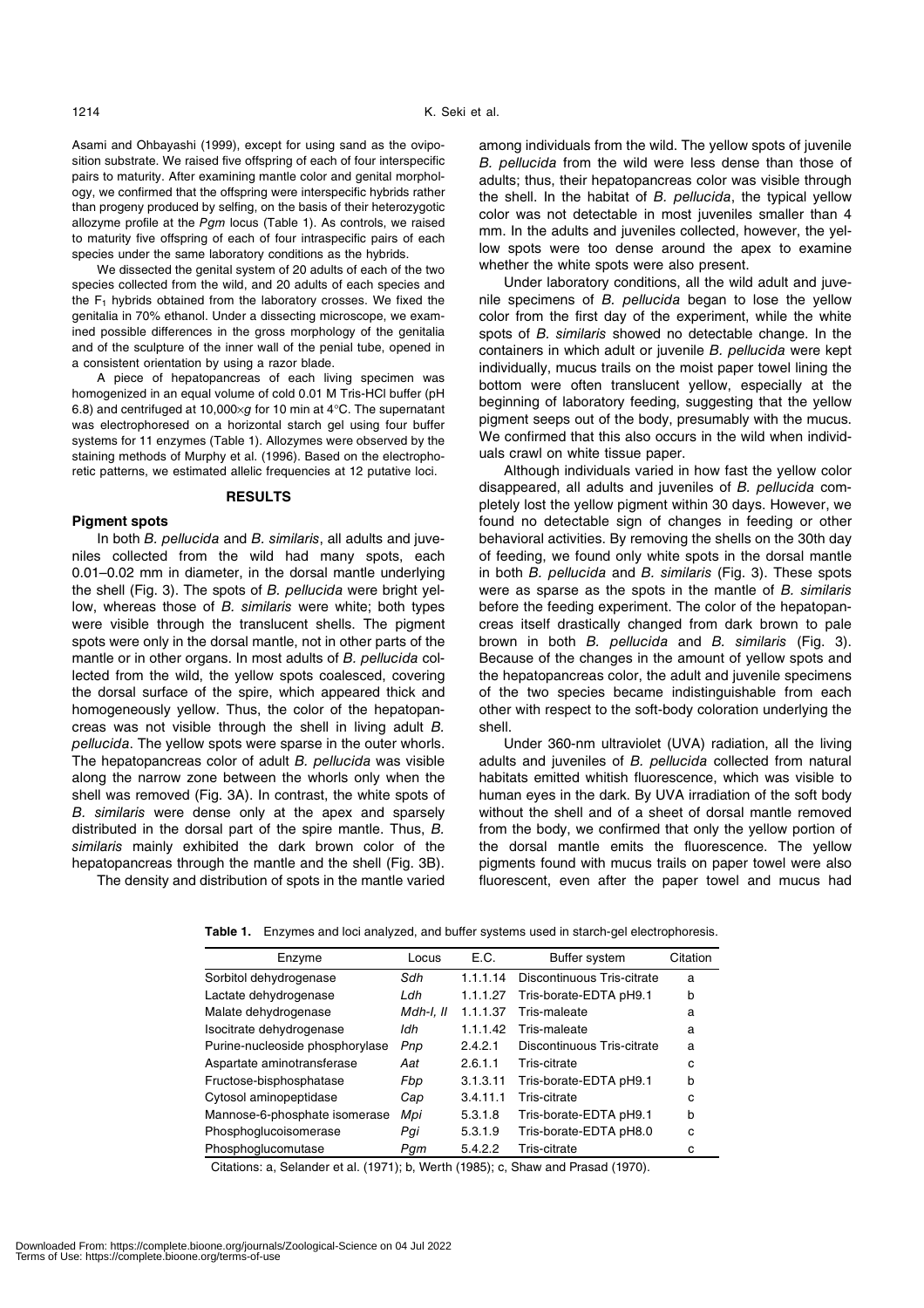

Fig. 3. Environment-dependent changes in mantle and hepatopancreas coloration in adult Bradybaena pellucida (left panels) and B. similaris (right panels). **(A, B)** Dorsal view of the spire without the shell before laboratory feeding. **(C, D)** Spots embedded in the mantle before laboratory feeding; scale bar, 0.05 mm. **(E, F)** Dorsal view of the spire without the shell on the 30th day of laboratory feeding.

dried. In contrast, we detected no fluorescence in the soft bodies of B. similaris or of B. pellucida that had lost its yellow pigment. Empty shells of the two species exhibited neither yellow pigment nor fluorescence. None of the 20 F1 hybrids, which were raised in the laboratory, acquired the yellow pigment nor emitted fluorescence.

#### **Genital anatomy**

There was no detectable difference in the gross morphology of the genitalia between B. pellucida and B.

similaris. However, the patterns of microsculpture inside the penial tube were different between the two species, though they varied little among conspecific adults. The penial sculpture of B. pellucida (Fig. 4) is characterized by rhomboidal pustules that are separated by straight, thin furrows and cover more than half the internal wall from the verge of the vas deferens (upper edge in Fig. 4). At the verge, several thin, obscure longitudinal pilasters are present. Some of these are partly zigzag crenulated. The discrete pustules fuse to form thick longitudinal pilasters along about one-third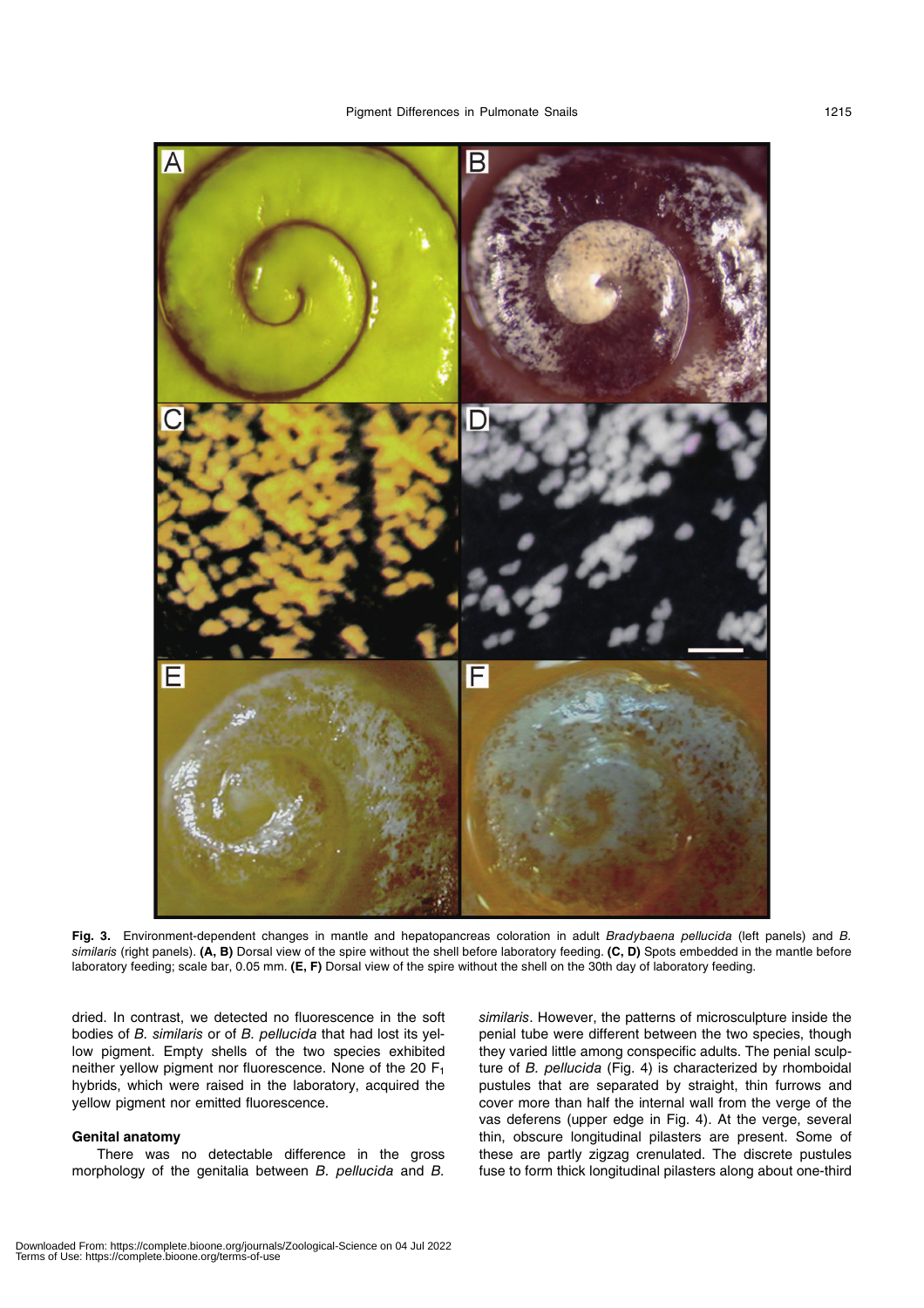

Fig. 4. Sculpture on the internal wall of the penis of adult Bradybaena pellucida (left), B. similaris (right), and an F<sub>1</sub> hybrid between the two (middle). The upper edge is the verge of the vas deference, and the lower edge continues to the genital orifice. Scale bar, 1 mm.

of the penis proximal to the genital orifice (lower edge in Fig. 4). The longitudinal edges of these pilasters are weakly crenulated, but not branched or fused to each other. The internal penial surface of B. similaris (Fig. 4) is mostly covered with pilasters, which run from the verge of the vas deferens to the genital orifice. These pilasters vary in width.

In the part proximal to the vas deferens, the pilasters are fine, and mostly crenulated and compressed. In the major portion of the penial internal surface, the pilasters are branched and largely crenulated, fusing into a few major pilasters near the genital orifice.

All 20  $F_1$  hybrids examined were different from the

| Locus          | Allele | B. pellucida |          |           | <b>B.</b> similaris |        |           |           |          |
|----------------|--------|--------------|----------|-----------|---------------------|--------|-----------|-----------|----------|
|                |        | Asai         | Kanamari | Shiroyama | $F_{ST}$            | Miyama | Shirahama | Mishimako | $F_{ST}$ |
| Aat            | 146    | 0.000        | 0.000    | 0.000     |                     | 0.068  | 0.000     | 0.000     | 0.046    |
|                | 100    | 1.000        | 1.000    | 1.000     |                     | 0.932  | 1.000     | 1.000     |          |
|                | H      | 0.000        | 0.000    | 0.000     |                     | 0.126  | 0.000     | 0.000     |          |
| Idh            | 100    | 0.825        | 0.963    | 0.950     | 0.049               | 1.000  | 1.000     | 1.000     |          |
|                | 80     | 0.175        | 0.037    | 0.050     |                     | 0.000  | 0.000     | 0.000     |          |
|                | H      | 0.289        | 0.071    | 0.095     |                     | 0.000  | 0.000     | 0.000     |          |
| Cap            | 100    | 0.025        | 0.019    | 0.000     | 0.037               | 0.270  | 0.567     | 0.500     | 0.080    |
|                | 92     | 0.250        | 0.167    | 0.383     |                     | 0.405  | 0.017     | 0.033     |          |
|                | 82     | 0.500        | 0.630    | 0.617     |                     | 0.108  | 0.267     | 0.300     |          |
|                | 73     | 0.225        | 0.185    | 0.000     |                     | 0.216  | 0.150     | 0.167     |          |
|                | H      | 0.636        | 0.541    | 0.473     |                     | 0.704  | 0.585     | 0.631     |          |
| Mdh-I          | 100    | 0.000        | 0.056    | 0.000     | 0.025               | 1.000  | 1.000     | 1.000     |          |
|                | 64     | 1.000        | 0.944    | 0.967     |                     | 0.000  | 0.000     | 0.000     |          |
|                | 39     | 0.000        | 0.000    | 0.033     |                     | 0.000  | 0.000     | 0.000     |          |
|                | H      | 0.000        | 0.105    | 0.064     |                     | 0.000  | 0.000     | 0.000     |          |
| Mdh-II         | 100    | 0.675        | 0.630    | 0.467     | 0.033               | 1.000  | 1.000     | 1.000     |          |
|                | 64     | 0.325        | 0.370    | 0.533     |                     | 0.000  | 0.000     | 0.000     |          |
|                | н      | 0.439        | 0.466    | 0.498     |                     | 0.000  | 0.000     | 0.000     |          |
| Pgm            | 100    | 1.000        | 1.000    | 1.000     |                     | 0.000  | 0.000     | 0.000     |          |
|                | 45     | 0.000        | 0.000    | 0.000     |                     | 1.000  | 1.000     | 1.000     |          |
|                | H      | 0.000        | 0.000    | 0.000     |                     | 0.000  | 0.000     | 0.000     |          |
| Mean           |        | 0.227        | 0.197    | 0.188     |                     | 0.138  | 0.098     | 0.105     |          |
| heterozygosity |        |              |          |           |                     |        |           |           |          |
| Sample size    |        | 20           | 27       | 30        |                     | 74     | 30        | 30        |          |

Table 2. Allele frequencies, heterozygosities (H), and F<sub>ST</sub> values for the polymorphic allozyme loci in this study.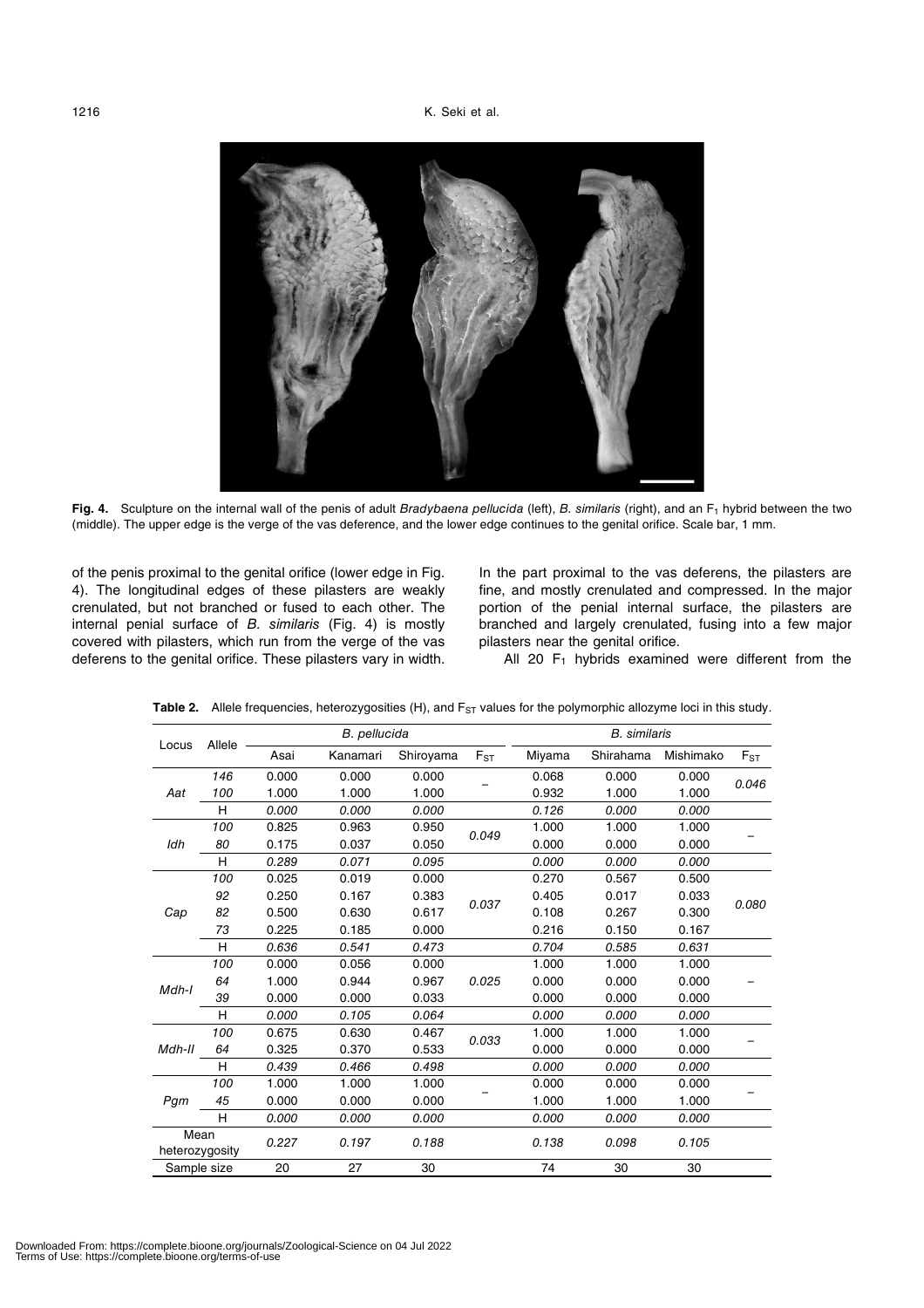|                       |           | Bradybaena pellucida |          |           | <b>B.</b> similaris |           |
|-----------------------|-----------|----------------------|----------|-----------|---------------------|-----------|
|                       |           | Asai                 | Kanamari | Shiroyama | Miyama              | Shirahama |
| B. pellucida Kanamari |           | 0.0034               |          |           |                     |           |
|                       | Shiroyama | 0.0094               | 0.0065   |           |                     |           |
|                       | Miyama    | 0.2320               | 0.2268   | 0.2512    |                     |           |
| <b>B.</b> similaris   | Shirahama | 0.2380               | 0.2268   | 0.2602    | 0.0123              |           |
|                       | Mishimako | 0.2333               | 0.2219   | 0.2550    | 0.0106              | 0.0003    |

**Table 3.** Nei's (1972) genetic distances, across the 12 loci examined, between populations of Bradybaena pellucida and B. similaris.

parental species in penial sculpture (Fig. 4). Irregularly shaped pustules were present with a few finely crenulated pilasters in about one-third of the penial wall near the vas deferens. Thus, the area with the pustules was smaller in hybrids than in B. pellucida. More than half the area of the internal wall proximal to the genial orifice was covered with prominent pilasters. These pilasters were longer than those of B. pellucida, and thicker, less branched, and less crenulated than those of B. similaris. This pattern of penial sculpture in the  $F_1$  hybrids appears intermediate between those of B. pellucida and B. similaris.

#### **Allozyme variation**

Of the 12 putative loci coding the 11 enzymes examined, six loci of five enzymes were polymorphic across the six populations of B. pellucida and B. similaris (Table 2). The two species shared the most common allele at two loci, Aat and Idh. At the other loci, however, allele frequencies differed markedly between species. At the Cap locus, the Cap<sup>82</sup> allele was commonest in B. pellucida, whereas  $Cap^{92}$ or  $Cap^{100}$  was most frequent in B. similaris. At Mdh-I, the three populations of B. similaris were fixed for  $Mdh-I^{100}$ , which was rare in B. pellucida. Similarly, at Mdh-II, the three populations of B. similaris were fixed for  $Mdh$ - $II^{100}$ , while the three populations of B. pellucida were polymorphic for two other alleles. All three populations of B. pellucida were fixed for Pgm<sup>100</sup>, and those of B. similaris, for Pgm<sup>45</sup>.

The mean heterozygosity was 11% in B. similaris and 20% in  $B$ . pellucida. The value of  $F_{ST}$  did not exceed 0.08 at any locus (Table 2). Mean genetic distances (Nei, 1972) across the 12 loci examined were 0.2384 between the two species and 0.0071 within species (0.0064 for B. pellucida; 0.0077 for B. similaris) (Table 3). The difference between the inter- and intra-specific genetic distances was statistically significant (Mann-Whitney test,  $P=0.0014$ ). Twenty  $F_1$ progeny obtained from the four interspecific pairs were all heterozygous for  $Pgm^{100}$  and  $Pgm^{45}$ , for which the parental populations of B. pellucida and B. similaris, respectively, were fixed, indicating that they were interspecific hybrids and not the result of selfing.

#### **DISCUSSION**

#### **Fluorescent mantle pigment**

The yellow pigments seep out of the soft body in natural habitats as well as in the laboratory. Thus, laboratory conditions are not the direct cause of pigment loss. Instead, the laboratory conditions probably prevented replenishment of the pigment, perhaps because the artificial food did not provide the necessary substance(s) for pigment production. Small juveniles of B. pellucida in the wild do not exhibit the yellow color at all or do so only weakly. This suggests that B. pellucida in the wild accumulates the yellow substance into spots while it grows.

We found no yellow spots in the mantle of B. pellucida that had lost the yellow color in the laboratory. Instead, sparse white spots were present, similar to the spots of B. similaris. In the middle of the laboratory feeding period, the remaining yellow spots of B. pellucida exhibited little color variation. Thus, the yellow spots disappeared instead of changing to the white spots, and the white spots of B. pellucida were probably present behind the dense yellow spots from the beginning of the experiment.

The difference in mantle coloration between the two species may result from differences in food and/or microhabitat. However, their habitat types largely overlap, and they sometimes occur together. Nevertheless, no specimen with yellow coloration has been found in B. similaris in thorough surveys across its distribution range in Japan (e.g., Komai and Emura, 1955; Asami and Ohba, 1982). This suggests that the environment-dependent mantle pigment of B. pellucida is an indication of a genetic difference from the sibling species, B. similaris.

There is no record of similar fluorescent metabolites in other pulmonates, except for the case of fluorescent pigments found in the mucus of Cepaea nemoralis (L.) (J. Murray, pers. comm.). Although some banana slugs (genus Ariolimax) are known for bright yellow coloration (Gordon, 1994), whether their color variation is environmentally dependent to any degree is not known. The slug Arion fasciatus (Nilsson) lost yellow-orange mantle pigments when raised on carrot, lettuce, or paper, whereas A. fasciatus and A. silvaticus Lohmander raised on the European nettle Urtica dioica L. produced stronger pigmentation than wild individuals (Jordaens et al., 2001). In our preliminary feeding experiment, carrot, lettuce, or sweet potato did not prevent pigment loss in adult or juvenile B. pellucida collected from the wild or allow their offspring to acquire the pigment. Bradybaena pellucida is often found on the Japanese nettle Boehmeria nipononivea Koidz of the same family (Urticaceae) as the European nettle.

In natural as well as laboratory conditions, the yellow pigment seeps out with mucus from the body of B. pellucida. Similar examples are known in slugs; Arion subfuscus (Draparnaud) and A. hortensis Férussac are distinguished from other arionids by secretion of yellow-orange mucus (Kerney and Cameron, 1979), although it is unknown whether they lose mantle coloration in captivity. Arion fasciatus has colorless mucus in natural conditions, but it produces orange mucus when raised on nettles (Jordaens et al., 2001). Thus, the present case may not be unique to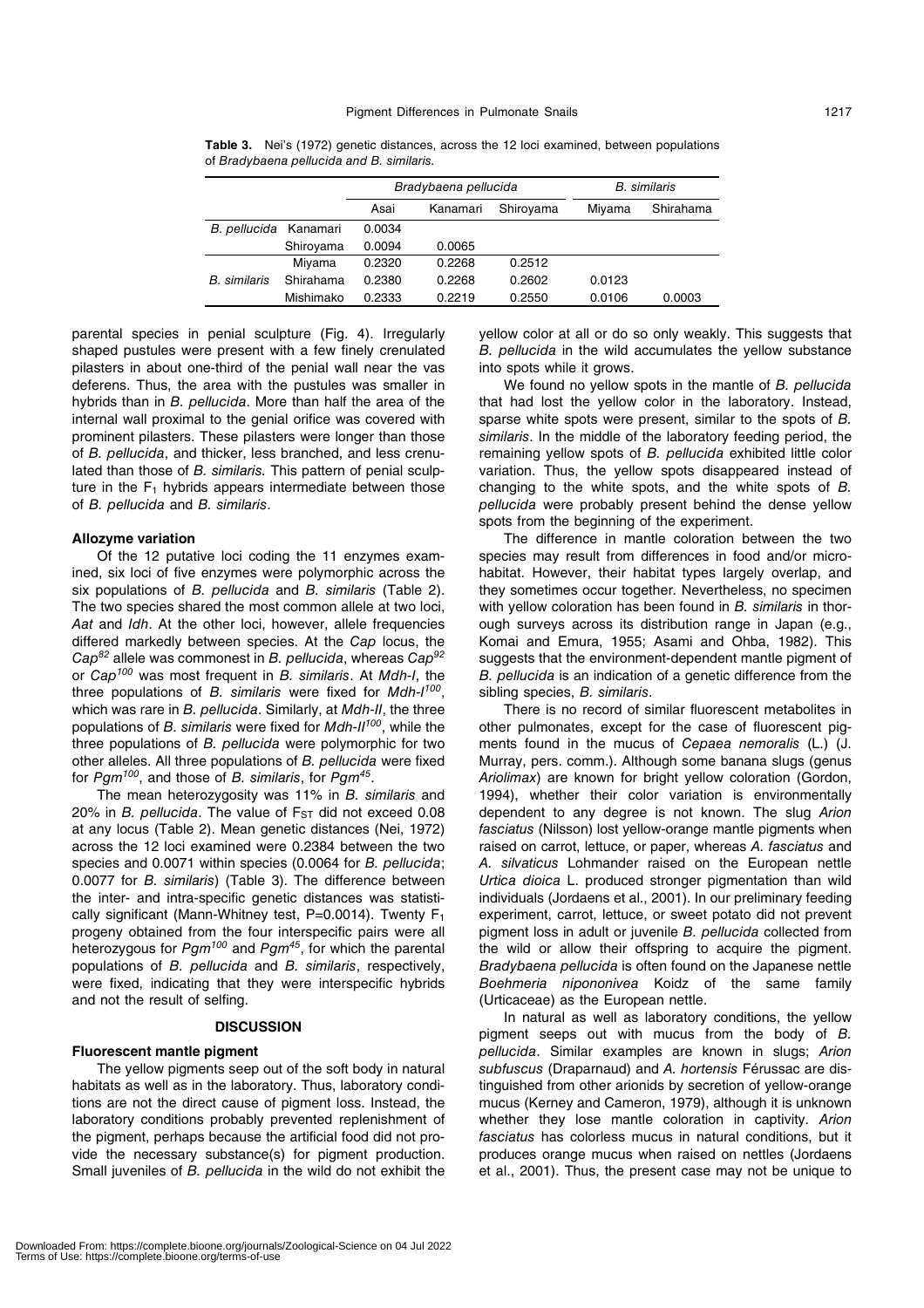B. pellucida among shell-bearing pulmonates, and similar examples may have simply been overlooked because of traditionally biased attention to shells.

Despite the continuous loss of pigment, B. pellucida accumulates the pigment, exhibiting a fluorescent yellow and making the dorsal view conspicuous, at least to human eyes. Whether there is any reason for the fluorescence and/ or bright yellow of the dorsal mantle to be exposed through the shell is currently unknown. Exploration of a possible pigment function requires further studies of the ecology and evolution of B. pellucida. Chemical identification of the pigment is also necessary to understand how it is acquired from the environment.

#### **Penial sculpture**

Considering the close resemblance of the two species in shell and general genital morphology as well as in behavioral and reproductive traits, reflected in hybridization success, the discrete difference in the complex penial sculpture between B. pellucida and B. similaris is remarkable. Our result suggests that the patterns of penial sculpture have diverged faster than other morphological traits. The present study demonstrated that  $F_1$  hybrids exhibit a penial anatomy intermediate between the distinct microsculpture of the parental species. Thus, the differences in penial sculpture between the two species may be polygenic or determined by one or a few genes that do not exhibit complete dominance.

The microsculpture of the penial wall is often useful to distinguish between closely related species of pulmonates (e.g., Emberton, 1991; Sutcharit and Panha, 2006). This suggests that penial sculpture evolves relatively quickly and thus may have a role in physical recognition of the copulation partner, although this aspect has so far attracted little attention. Because penial sculpture can function only after exposure of the penis (Asami et al., 1998), the evolutionary shift in sculpture may have generated a barrier for cryptic reproductive isolation that occurs during the process of copulation, instead of a post-copulatory prezygotic barrier (Howard, 1999).

#### **Genetic distinction**

The present allozyme survey was aimed at distinguishing the two species genetically and did not attempt exhaustive examination of allozyme variability across their ranges. Our allozyme analysis revealed that genetic distance at the 12 loci examined is significantly larger between B. pellucida and B. similaris than within either species. Differences between the species were most apparent at the Pgm and Mdh-I loci. Within each species,  $F_{ST}$  indicates that differences among the three populations were as little as 8% of the total genetic variation. Mean heterozygosity was a little higher in B. pellucida than in B. similaris, because the former was variable at four loci but the latter at two. Elucidation of population history by surveys of genetic variation at a sufficient number of localities over a larger geographic scale must await further research.

Our results demonstrate that B. pellucida and B. similaris produce viable  $F_1$  hybrids, which can grow to maturity with no obvious breakdown. However, the strength of postzygotic isolation needs to be quantified by explicit evaluation of hybrid fitness. The current results highlight the

importance of further investigation of introgression and reproductive isolation between the two species.

#### **ACKNOWLEDGMENTS**

We thank Kurt Jordaens, Georg Armbruster, James Murray, and Robert Cowie for comments, and Masatoyo Okamoto, Hiroshi Fukuda, Kiyonori Tomiyama, Naoko Asami, and Mao Asami for field collecting. This study was partly supported by JSPS Grants-in-Aid for Scientific Research to T.A.

#### **REFERENCES**

- Asami T, Asami N (2008) Maintenance mechanism of a supergene for shell color polymorphism in Bradybaena similaris. Basteria 72: 119–127
- Asami T, Ohba S (1982) Shell polymorphism in the land snail Bradybaena similaris in the Kanto District. Sci Rep Takao Mus Nat Hist 11: 13–28
- Asami T, Ohbayashi K (1999) Effects of oviposition substrate on lifetime fecundity of the terrestrial pulmonate Bradybaena similaris. J Conchol 36: 1-9
- Asami T, Fukuda H, Tomiyama K (1993) The inheritance of shell banding in the land snail Bradybaena pellucida. Venus 52: 155–159
- Asami T, Ohbayashi K, Seki K (1997a) The inheritance of shell color in the land snail Bradybaena pellucida. Venus 56: 35–39
- Asami T, Yamashita H, Park J, Ishikawa H (1997b) Geographical distribution of the land snail Bradybaena pellucida (Pulmonata: Bradybaenidae). Yuriyagai 5: 31–42
- Asami T, Cowie RH, Ohbayashi K (1998) Evolution of mirror images by sexually asymmetric mating behavior in hermaphroditic snails. Am Nat 152: 225–236
- Cain AJ (1959) Inheritance of mantle colour in Hygromia striolata (C. Pfeiffer). J Conchol 24: 352–353
- Cain AJ, Sheppard PM, King JMB (1968) Studies on Cepaea I. The genetics of some morphs and varieties of Capaea nemoralis (L.). Phil Trans Roy Soc Lond B 253: 383–396
- Cowie RH (1997) Catalog and bibliography of the nonindigenous nonmarine snails and slugs of the Hawaiian Islands. Bishop Mus Occas Pap 50: 1–66
- Emberton K (1991) The genitalic, allozymic, and conchological evolution of the tribe Mesodontini (Pulmonata: Stylommatophora: Polygyridae). Malacologia 33: 71–178
- Férussac AEJPJFd'A de (1821–1822) Tableaux systématiques des animaux mollusques classés en familles naturelles, dans lesquels on a établi la concordance de tous les systèmes; suivis d'un prodrome générale pour tous les mollusques terrestres ou fluviatiles, vivants ou fossiles. Bertrand, Paris; Sowerby, London
- Gordon DG (1994) The Western Society of Malacologists Field Guide to the Slug. Sasquatch Books, Seattle
- Habe T (1953) Land mollusks of Satanomisaki, the southernmost of Kyushu. Venus 17: 202–207
- Howard DJ (1999) Conspecific sperm and pollen precedence and speciation. Ann Rev Ecol Syst 30: 109–132
- Jordaens K, Van Riel P, Geenen S, Verhagen R, Backeljau T (2001) Food-induced body pigmentation questions the taxonomic value colour in the self-fertilizing slug Carinarion spp. J Moll Stud 67: 161–167
- Kerney MP, Cameron RAD (1979) A Field Guide to the Land Snails of Britain and North-west Europe. Collins, London
- Komai T, Emura S (1955) A study of population genetics of the polymorphic land snail Bradybaena similaris. Evolution 9: 400–418
- Murray J (1963) The inheritance of some characters in Cepaea hortensis and Cepaea nemoralis (Gastropoda). Genetics 48: 605–615
- Murphy RW, Sites JW Jr, Buth DG, Haufler CH (1996) Proteins: isozyme electrophoresis. In "Molecular Systematics" Ed by DM